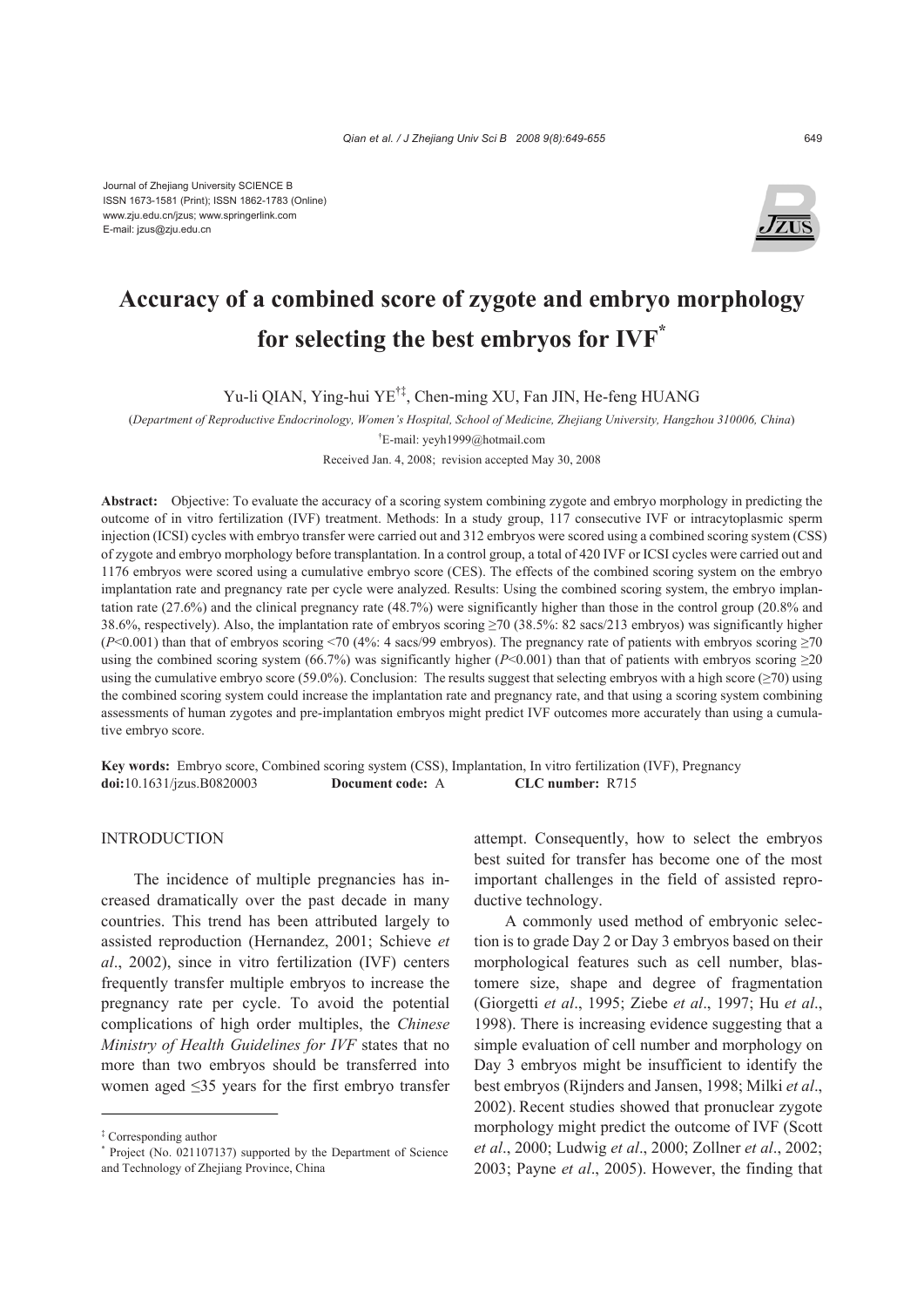there was no correlation between zygote and embryo morphology suggests that predicting the outcome of IVF using either zygote or embryo morphology alone would be unreliable (Rijnders and Jansen, 1998; de Placido *et al*., 2002). Although some investigations have been made to evaluate the correlation between different scoring methods and the predicted outcomes of IVF, the results are still controversial.

In the present study, a scoring system combining zygote and embryo morphology was used and its accuracy in predicting the outcome of IVF or intracytoplasmic sperm injection (ICSI) treatment was evaluated.

#### MATERIALS AND METHODS

## **Patients**

Between June 2003 and April 2004, 537 IVF or ICSI cycles with embryo transfer were included in this trial. The trial was a prospective, randomized, single-center clinical trial to assess the efficacy of two embryo scoring systems in selecting the embryos best suited for transfer. All patients underwent the IVF/ICSI procedure at the Women's Hospital, School of Medicine, Zhejiang University, China. The patients were randomly allocated to the study or control group at a ratio of about 1:3. One hundred and seventeen patients were assigned to the study group and 420 to the control group. Patients in the two groups were not selected on age, sperm parameters or infertility criteria. The study was approved by the Institution Review Board of School of Medicine, Zhejiang University, China. Informed consent was obtained from each patient.

# **IVF procedure and embryo evaluation**

All patients were stimulated with recombinant human follicle stimulating hormone (FSH) (Gonal F; Serono, Germany) after pituitary function was downregulated with gonadotropin releasing hormone (GnRH-agonist) starting on the 21st day of the cycle preceding IVF treatment. Follicular development was monitored using serial vaginal ultrasound and serum  $E<sub>2</sub>$  levels. Human chorionic gonadotrophin (hCG) was administered when two or more follicles reached 18 mm in mean diameter. Oocytes were transvaginally retrieved under ultrasound guidance 34~36 h

after triggering ovulation.

The oocyte-corona-cumulus complexes were cultured in human tubal fluid (HTF) (Irvine Science, USA) supplemented with  $10\%$  (v/v) synthetic serum substitute (SSS). IVF or ICSI was carried out using motile spermatozoa prepared by density gradient centrifugation. About 17 h after insemination, the oocytes were checked for pronuclei and polar bodies (Zhang *et al*., 2007). The zygotes were scored according to the *Z*-score scoring system (Scott *et al*., 2000; Lan *et al*., 2003). Briefly, *Z*-1 zygotes have equal numbers of nucleoli aligned at the pronuclear junction. *Z*-2 zygotes have equal numbers and sizes of nucleoli, which are equally scattered in the two nuclei. *Z*-3 zygotes have equal numbers and sizes of nucleoli in the two nuclei, with one nucleus having aligned nucleoli at the pronuclear junction and the other having scattered nucleoli in itself. Zygotes with unequal numbers and/or sizes of nucleoli are also considered as *Z*-3. *Z*-4 zygotes are those with pronuclei that are not aligned, are of grossly different sizes or are not located in the central part of the zygote. Regularly fertilized oocytes were cultured individually in droplets of P-1 medium (Irvine Science, USA) under oil at 37 °C in a humidified atmosphere with  $5\%$  (v/v)  $CO<sub>2</sub>$ . Embryos were evaluated on Day 2 and Day 3 of culture, and were scored using either a new combined scoring system (CSS) or a traditional cumulative embryo score (CES) system. The CSS is a modification of the graduated embryo scoring system (Fisch *et al*., 2001; 2003) and is the combination of evaluations of early development at three intervals: the presence of nucleolar alignment along the pronuclear axis 16~18 h after insemination, the presence of regular and symmetrical cleavage 25~29 h after insemination, and cell number and fragmentation on Day 3 of culture. A detailed description of CSS is shown in Table 1. The grading and scoring system of CES is shown in Table 2. A scale of 1 to 5 was used for CES embryo grading, and then each grade was converted into an embryo score on a scale of 0 to 4. The CES was the embryo score multiplied by the total number of blastomeres within the embryo. The mean cumulative embryo score (MCES) was the sum of each cumulative embryo score divided by the total number of embryos transferred. In the study group, embryos with the highest CSS score were chosen for embryo transfer on Day 3 of culture. In the control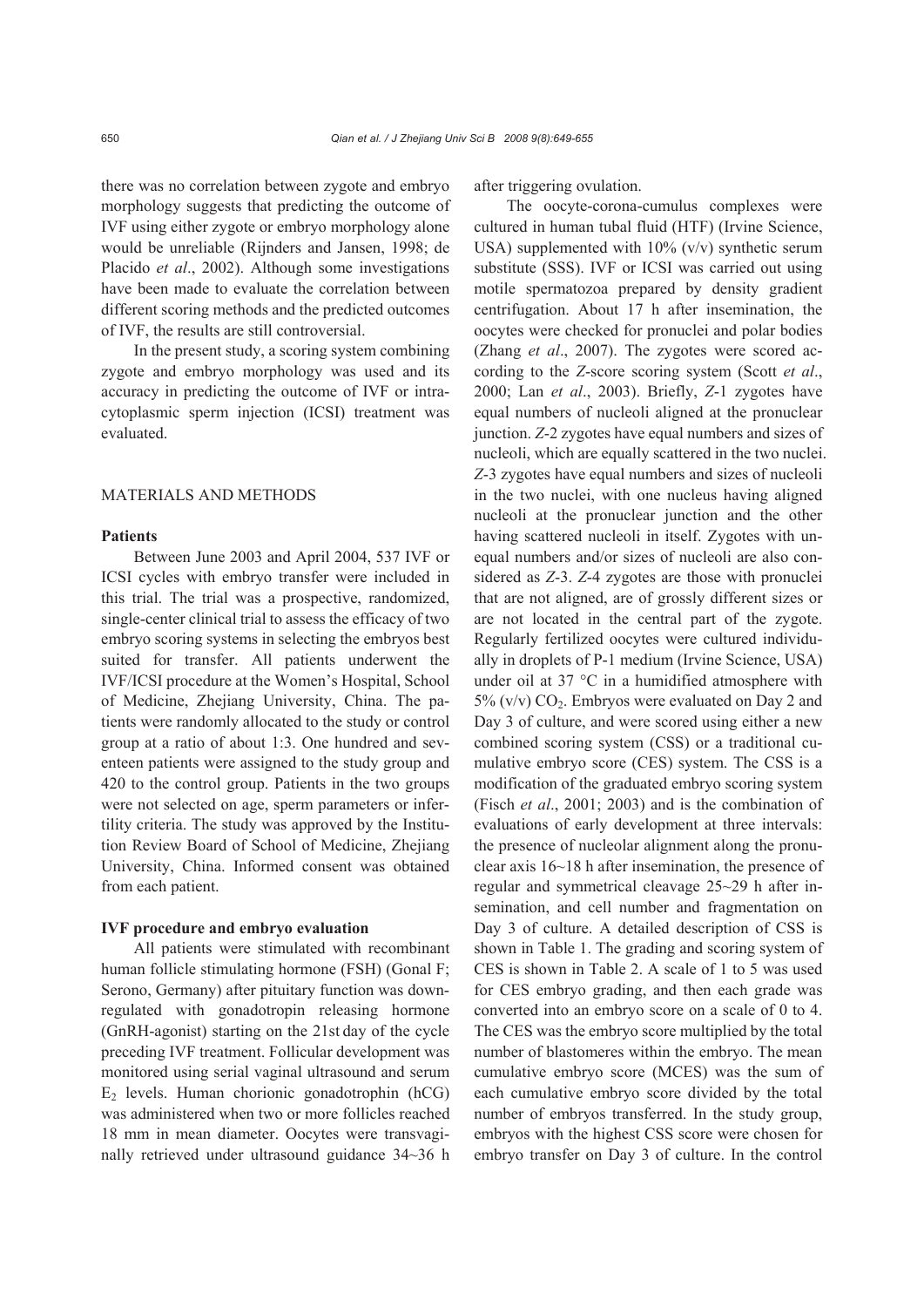group, embryos with the highest CES score were transferred. Pregnancy was confirmed by serum hCG measurement 14 d after embryo transfer. Clinical pregnancy was defined as the presence of a gestational sac on ultrasound scans.

# **Statistical analysis**

The SPSS 10.0 statistical package was used for data analysis. All *P*-values were two-sided, and *P*<0.05 was considered statistically significant. One-way analysis of variance (ANOVA) and the Kruskal-Wallis test were used to evaluate the relationship between CSS score, CES score and zygote score. The accuracy of predictions of pregnancy rate and implantation rate based on combined scores was analyzed using a  $\chi^2$  test.

## **RESULTS**

## **General characteristics**

The study group included 117 patients who underwent IVF or ICSI and had at least one embryo transferred. Of 1365 oocytes retrieved, 973 were normally fertilized (fertilization rate 71.4%) and reached the pronuclear (PN) stage after 16~18 h. A

total of 312 embryos were transferred, resulting in 2 chemical pregnancies and 57 clinical pregnancies including 33 singletons, 19 twins and 5 triplets. The mean number of embryos transferred was 2.7±0.6 and the implantation rate was 27.6% (86 sacs/312 embryos). The overall pregnancy rate was 50.4% and the clinical pregnancy rate was 48.7%. The control group included 420 patients and had a fertilization rate of 71.8%. The mean number of embryos transferred was  $2.8\pm0.6$ , and the implantation rate was  $20.8\%$  (245) sacs/1176 embryos). The clinical pregnancy rate was 38.6% (162/420). The clinical pregnancy rate and the implantation rate of the study group were significantly higher than those of the control group (*P*<0.05 and *P*< 0.025, respectively). The general characteristics of the study and control groups are summarized in Table 3.

# **Relationship between zygote score and embryo score**

The relationship between zygote score and embryo score is shown in Table 4. It was noted that the zygote score did not always correlate with the Day 3 embryo score (CES). Only 49.1% of *Z*-1 (top quality) zygotes formed Grade 1 embryos. In contrast, poor quality zygotes could also become high quality embryos (Fig.1).

| Evaluation  | Time after insemination (h) | Development milestone                                  | Score          |
|-------------|-----------------------------|--------------------------------------------------------|----------------|
|             | 16~18                       | $Z-1$ zygote                                           | 20             |
|             |                             | Z-2 zygote                                             | 10             |
| ↑           | $25 - 27$                   | Cleavage regular and symmetrical                       | 20             |
|             |                             | Fragmentation <sup>*</sup> : Absent                    | 30             |
|             |                             | $<$ 20%                                                | 25             |
|             |                             | $>20\%$                                                | $\overline{0}$ |
| 3           | $64 - 67$                   | Cell number and grade**: 7I; 8I; 9I; 8II; compacting I | 30             |
|             |                             | 7II; 9II; 10III; 11III                                 | 15             |
| Total score |                             |                                                        | 100            |

**Table 1 Combined scoring system (CSS) of embryos** 

<sup>\*</sup>If the embryo was not cleaved at 25~27 h, grading of fragmentation should be carried out during the 64~67 h evaluation. \*\*Grade I: Symmetrical blastomeres and no fragmentation; Grade II: Slightly uneven blastomeres and <20% fragmentation; Grade III: Uneven blastomeres and >20% fragmentation

|  |  |  |  |  |  | Table 2 Embryo grading and score for cumulative embryo score (CES) system |  |
|--|--|--|--|--|--|---------------------------------------------------------------------------|--|
|--|--|--|--|--|--|---------------------------------------------------------------------------|--|

| Grade | Score    | Morphology                                                                                                                    |
|-------|----------|-------------------------------------------------------------------------------------------------------------------------------|
|       |          | $\geq$ 5 cells; blastomeres of equal size; no cytoplasmic fragments                                                           |
|       |          | $\geq$ 5 cells; blastomeres of equal size; <30% cytoplasmic fragments                                                         |
|       |          | $\geq$ 5 cells; blastomeres of distinctly unequal size; no cytoplasmic fragments                                              |
|       |          | $\geq$ 5 cells; blastomeres of equal or unequal size; 30%~50% cytoplasmic fragments if equal or<br>$1\% \sim 50\%$ if unequal |
|       | $\theta$ | $\le$ 5 cells of any size, or any pre-embryos with $>$ 50% cytoplasmic fragments                                              |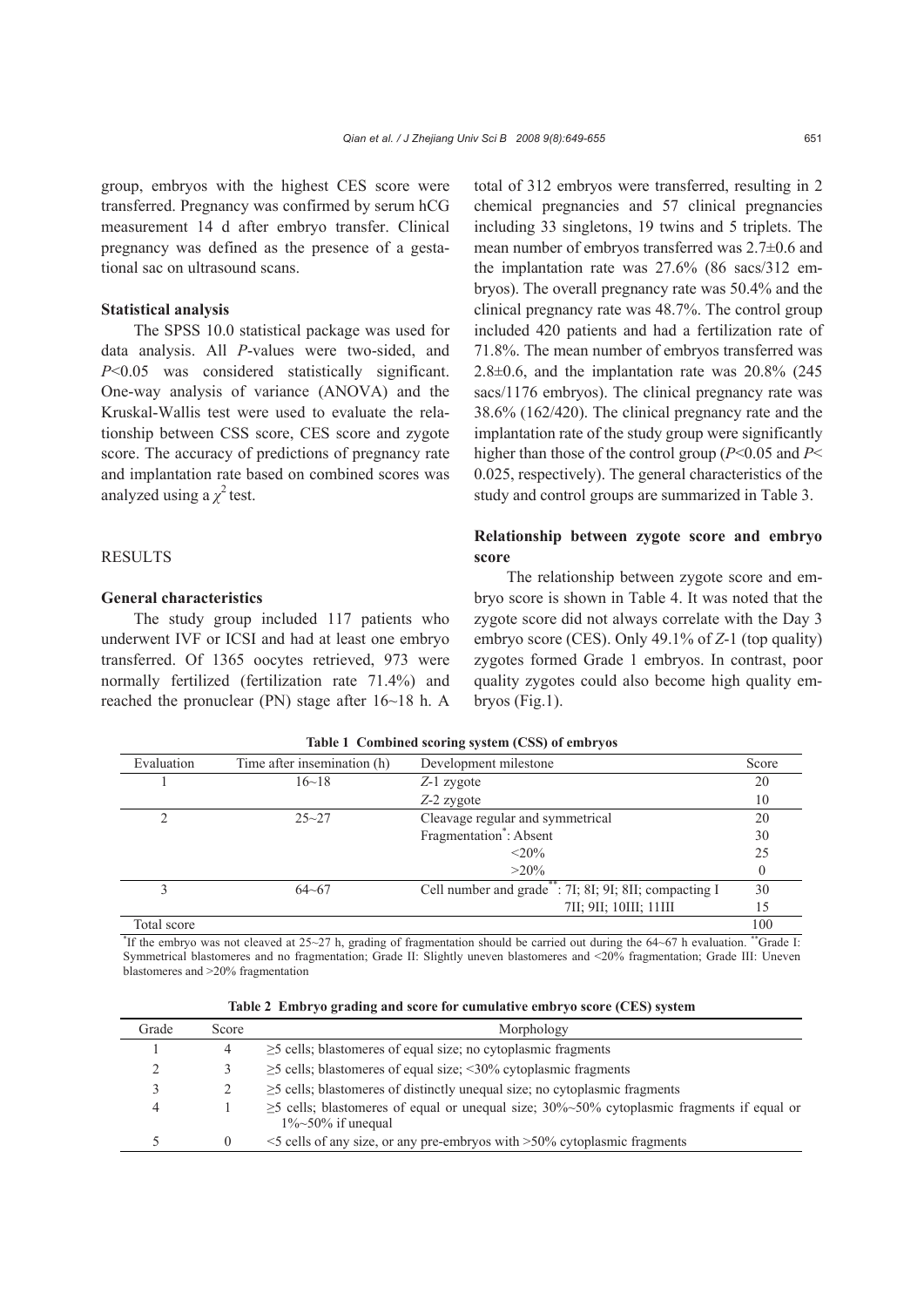| Table & Achel al characteristics of the study and control groups |          |                |       |                                                                      |               |                                    |
|------------------------------------------------------------------|----------|----------------|-------|----------------------------------------------------------------------|---------------|------------------------------------|
|                                                                  | Patients | Age<br>(vears) | $\%$  | Fertilization rate Number of embryo Implantation rate<br>transferred | $\frac{9}{6}$ | Clinical pregnancy<br>rate $(\% )$ |
| Study group                                                      | 117      | $32.8 \pm 3.5$ | 71.40 | $2.7\pm 0.6$                                                         | 27.60         | 48.70                              |
| Control group                                                    | 420      | $32.5 \pm 2.8$ | 71.80 | $2.8 \pm 0.6$                                                        | 20.80         | 38.60                              |
| P value                                                          | >0.05    | >0.05          | >0.05 | >0.05                                                                | < 0.025       | < 0.05                             |

**Table 3 General characteristics of the study and control groups**

**Table 4 Relationship between zygote score and embryo score** 

| Zygote score | $\text{CSS}^*$  | $CES^{**}$  |
|--------------|-----------------|-------------|
| $Z-1$        | $80.8 \pm 18.0$ | 32(24, 32)  |
| $Z - 2$      | $59.9 \pm 21.5$ | 24 (18, 32) |
| $Z-3$        | $54.8 \pm 24.6$ | 24(16, 32)  |
| $Z - 4$      | $42.0 \pm 32.7$ | 16(0, 26.5) |
| P value      | < 0.001         | 0.049       |

\* Mean±*SD*; \*\* Median (the 25th percentiles, the 75th percentiles)



**Fig.1 Relationship between zygote score and embryo grade** 

Grade I: Symmetrical blastomeres and no fragmentation; Grade II: Slightly uneven blastomeres and <20% fragmentation; Grade III: Uneven blastomeres and >20% fragmentation

#### **CSS and IVF outcome**

Scores of  $\geq$ 70 using CSS and of  $\geq$ 20 using CES were used as thresholds to identify embryos with high implantation potential. Of the 312 transferred embryos, 150 (48.1%) scored ≥70 using CSS and 234 (75.0%) scored  $\geq$ 20 using CES. The implantation rate in patients who had one or more embryos scoring ≥70 with CSS was 38.5% (82 sacs/213 embryos). This was much higher ( $P \le 0.001$ ) than the implantation rate ( $4\%$ , 4 sacs/99 embryos) in patients who received embryos all scoring <70 (Table 5). The pregnancy rate of patients receiving one or more transferred embryos scoring  $\geq$ 70 using CSS (66.7%, 54/81) was also higher than that of patients receiving transferred embryos scoring <70 (8.3%, 3/36) (*P*<0.001) (Table 5).

#### **Table 5 Embryo score and IVF outcome**

|                 | Patients | Ongoing         | Implantation        |
|-----------------|----------|-----------------|---------------------|
|                 | n        | pregnancy rate  | rate                |
| $CSS\geq 70$    |          |                 |                     |
| $\geq$ 1 embryo | 81       | 66.7% (54/81)   | $38.5\% (82/213)^*$ |
| $0$ embryo      | 36       | $8.3\%$ (3/36)  | 4% (4/99)           |
| $CES \geq 20$   |          |                 |                     |
| $\geq$ 1 embryo | 106      | 50.9% (54/106)  | 29.1% (83/285)      |
| $0$ embryo      | 11       | $27.3\%$ (3/11) | $11.1\% (3/27)$     |
|                 |          |                 |                     |

\* Sacs/embryos

# **Statistical measures of the two embryo grading system**

Statistical measures of the two embryo grading systems were compared (Table 6). Sensitivity values for one or more embryos transferred in the '*CSS*≥70' and '*CES*≥20' groups were similar (94.7%), although more patients had an embryo transferred in the '*CES*≥20' group. The specificity value for one or more embryos transferred was 55% in the '*CSS*≥70' group but only 13.3% in the '*CES*≥20' group. The positive and negative values of '*CSS*≥70' group (66.7% and 91.7%, respectively) are both higher than those of '*CES*≥20' group (50.9% and 72.7%, respectively).

**Table 6 Statistical measures of the two embryo grading systems**

|        | $\frac{9}{6}$ | Sensitivity Specificity<br>$\frac{9}{6}$ | Positive<br>predictive<br>value $(\% )$ | Negative<br>predictive<br>value $(\% )$ |
|--------|---------------|------------------------------------------|-----------------------------------------|-----------------------------------------|
| CSS>70 | 947           | 55                                       | 66.7                                    | 91.7                                    |
| CES>20 | 947           | 133                                      | 50.9                                    | 72.7                                    |

#### DISCUSSION

To increase IVF success rates and reduce unacceptably high multiple pregnancy rates, it is extremely important to select one or two embryos with high viability for uterine transfer in IVF. However, widespread acceptance of such a strategy is hindered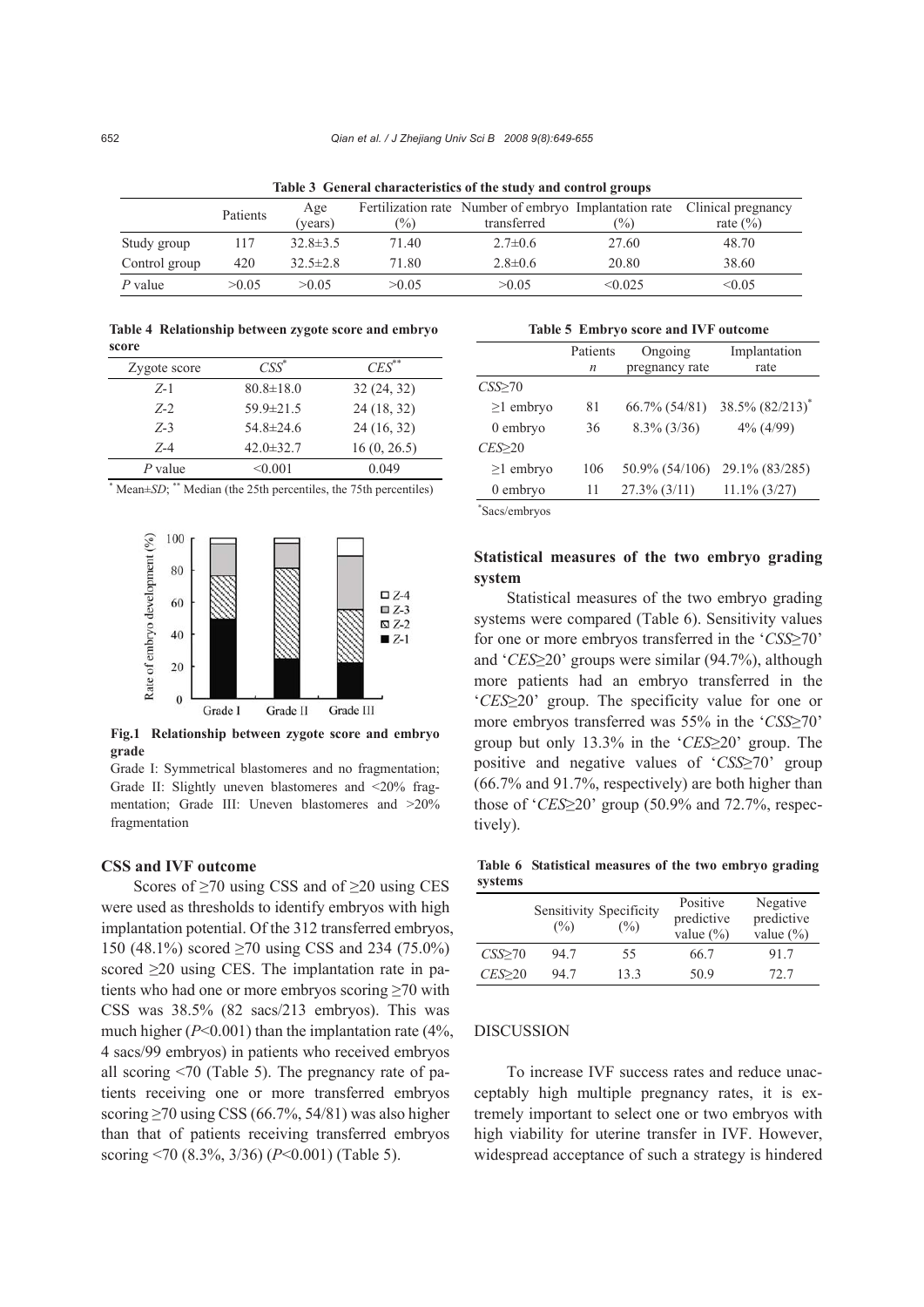by the lack of reliable predictive factors for selecting good quality embryos. Embryo scores are still accepted as the best predictor of pregnancy from IVF (Fisch *et al*., 2003; Laasch and Puscheck, 2004), but different scoring methods have been shown to give different results. In this study, a prospective CSS was designed for selection of the most viable embryos in the first fresh embryo transfer cycle. The new system achieved increased implantation and clinical pregnancy rates. The data presented in this paper show that combining morphological analysis of human zygotes and pre-implantation embryos might be useful in predicting IVF outcomes.

The quality of embryos has traditionally been evaluated based on the cleavage rate and blastomere morphology. However, these criteria by themselves lack sufficient sensitivity and specificity in the prediction of pregnancy rates. Multiple-embryo transfers were carried out to achieve an acceptable pregnancy rate, leading to a dramatically increased multiple-gestation rate. To lower the multiple-gestation rate following IVF, blastocyst transfer was performed to generate high implantation rates. However, blastocyst culture can only be performed in patients meeting certain selection criteria and is dependent on sufficient oocytes being available. More effort is required for blastocyst transfer than for Day 2 or Day 3 embryo transfer. For this reason, many clinics routinely perform Day 2 or Day 3 embryo transfers.

It has been shown that there is a relationship between the morphology of the zygote at 16~18 h post insemination and its ability to continue development (Scott *et al*., 2000; Rossi-Ferragut *et al*., 2003; Payne *et al*., 2005). Moreover, a correlation between pronuclear zygote morphology and aneuploidy in in vitro-fertilized embryos has been reported (Edirisinghe *et al*., 2005). Several scoring systems were developed to score the zygotes. The *Z*-score is based on the status of the nuclei and nucleoli within the zygote. When an oocyte is activated by the entry of spermatozoa, a series of events ensue. The male and female pronuclei are brought together by the centriole (the microtubule organizing center) and the microtubules arising from it. One component of the *Z*-score is the alignment of the pronuclei by 16~18 h post insemination. Embryos that fail to progress to this stage rarely form blastocysts (Scott *et al*., 2000). The other component of the *Z*-score relates to the size,

number and distribution of nucleoli. The nucleoli are the sites where rRNA is synthesized and are active sites within the oocyte and sperm pronuclei. At fertilization, rRNA synthesis resumes with concomitant changes in the nucleoli as they reform and grow (Tesarik and Kopecny, 1989; 1990). Synthesis of rRNA is essential for meiotic competence. It is important for the zygote to initiate rRNA synthesis in a timely sequence. The *Z*-score system was incorporated into the CSS. Results showed that only 49.1% of *Z*-1 (top quality) zygotes formed Grade 1 embryos while poor quality zygotes could also become high quality embryos, suggesting that static analysis of zygotes alone might not predict accurately the further development of embryos. The present results suggest that a combination of scores might be more reliable for selecting embryos for transfer.

Early embryo cleavage (24~29 h after insemination) was also identified as a strong positive predictor of IVF outcomes (Zaninovic *et al*., 2000; Petersen *et al*., 2001; Fenwick *et al*., 2002). The speed of embryonic development and morphology of blastomeres were considered important aspects of developmental competence. In the present study, embryos were assessed by combining evaluation of zygote morphology and Day 2 and Day 3 embryo morphology. The results of this study showed that this system was highly predictive of IVF outcomes. An overall pregnancy rate of 50.4% was obtained, together with an implantation rate of 27.6%.

Because embryo development is a dynamic process, a single and static observation will inevitably miss-identify some embryos that appear normal at some time points, but will not result in a live birth. It is hypothesized that multi-step grading systems could be used to better monitor developmental status and therefore be more predictive of IVF outcomes. Results of this study support this hypothesis. The implantation rate of the group receiving one or more transferred embryos scoring  $\geq 70$  in CSS was 38.5% (82 sacs/213 embryos). This was significantly higher (*P*<0.001) than that of the group receiving no embryo scoring ≥70 (4%, 4 sacs/99 embryos). The pregnancy rate of the group with one or more transferred embryos scoring  $\geq$ 70 in the CSS (66.7%, 54/81) was also significantly higher  $(P<0.001)$  than that of the group with no embryos scoring  $\geq$  70 (8.3%, 3/36).

Day 3 embryo scoring by the CES system has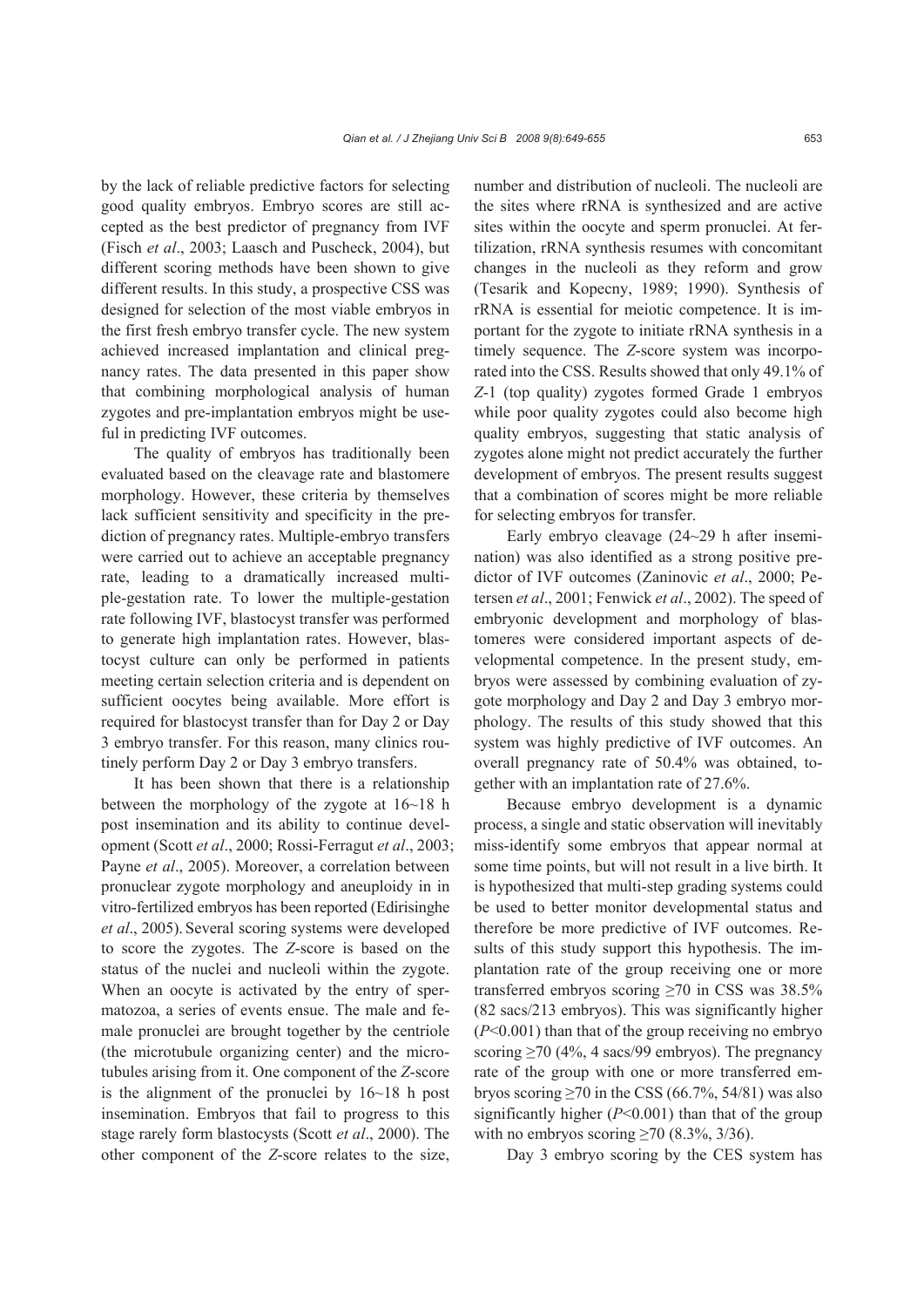been commonly used in embryo selection. However, the results show that the specificity value for the patients with one or more embryos scoring  $\geq 70$  using CSS was 55%, whereas the specificity value for the patients with one or more embryos scoring ≥20 using CES was only 13.3%. The specificity of a test reflects its false-positive rate. A false-positive case occurs when a good-looking embryo does not result in pregnancy following IVF. The results of this study showed that the specificity values and the pregnancy rates in the CES group were lower than those in the CSS group, suggesting that a simple evaluation of Day 3 embryos might not be sufficient to distinguish good quality embryos and that CSS might be a better scoring system for predicting IVF outcomes.

In conclusion, the present study showed that a new CSS was more helpful in selecting embryos of high quality for transfer in IVF. Application of this scoring system could improve the implantation rate and reduce the IVF-induced multiple-pregnancy rate. Further studies to refine the scoring system might increase its predictive value in IVF. A recent study, using multifactorial analyses, attempted to identify variables in the embryo scoring model that are independently predictive of treatment outcomes (Holte *et al*., 2007). This approach might be helpful in developing a model with greater accuracy in the prediction of treatment outcomes.

#### **References**

- de Placido, G.D., Wilding, M., Strina, I., Alviggi, E., Alviggi, C., Mollo, A., Varicchio, M.T., Tolino, A., Schiattarella, C., Dale, B., 2002. High outcome predictability after IVF using a combined score for zygote and embryo morphology and growth rate. *Hum. Reprod.*, **17**(9):2402- 2409. [doi:10.1093/humrep/17.9.2402]
- Edirisinghe, W.R., Jemmott, R., Smith, C., Allan, J., 2005. Association of pronuclear *Z* score with rates of aneuploidy in in vitro-fertilised embryos. *Reprod. Fertil. Dev.*, **17**(5):529-534. [doi:10.1071/RD04065]
- Fenwick, J., Platteau, P., Murdoch, A.P., Herbert, M., 2002. Time from insemination to first cleavage predicts developmental competence of human preimplantation embryos in vitro. *Hum. Reprod.*, **17**(2):407-412. [doi:10.1093/ humrep/17.2.407]
- Fisch, J.D., Rodriguez, H., Ross, R., Overby, G., Sher, G., 2001. The Graduated Embryo Score (GES) predicts blastocyst formation and pregnancy rate from cleavage-stage embryos. *Hum. Reprod.*, **16**(9):1970-1975. [doi:10.1093/humrep/16.9.1970]
- Fisch, J.D., Sher, G., Adamowicz, M., Keskintepe, L., 2003. The graduated embryo score predicts the outcome of as-

sisted reproductive technologies better than a single day 3 evaluation and achieves results associated with blastocyst transfer from day 3 embryo transfer. *Fertil. Steril.*, **80**(6):1352-1358. [doi:10.1016/j.fertnstert.2003.05.013]

- Giorgetti, C., Terriou, P., Auquier, P., Hans, E., Spach, J.L., Salzmann, J., Roulier, R., 1995. Embryo score to predict implantation after in vitro fertilization: based on 957 single embryo transfers. *Hum. Reprod.*, **10**(9):2427-2431.
- Hernandez, E.R., 2001. Avoiding multiple pregnancies: sailing uncharted seas. *Hum. Reprod.*, **16**(4):615-616.[doi:10. 1093/humrep/16.4.615]
- Holte, J., Berglund, L., Milton, K., Garello, C., Gemmarelli, G., Revelli, A., Bergh, T., 2007. Construction of an evidence-based integrated morphology cleavage embryo score for implantation potential of embryos scored and transferred on day 2 after oocyte retrieval. *Hum. Reprod.*, **22**(2):548-557. [doi:10.1093/humrep/del403]
- Hu, Y., Maxson, W.S., Hoffman, D.I., Ory, S.J., Eager, S., Dupre, J., Lu, C., 1998. Maximising pregnancy rates and limiting high-order multiple conceptions by determining the optimal number of embryos to transfer based on quality. *Fertil. Steril.*, **69**(4):650-657. [doi:10.1016/S00 15-0282(98)00024-7]
- Laasch, C., Puscheck, E., 2004. Cumulative embryo score, not endometrial thickness, is best for pregnancy prediction in IVF. *J. Assist. Reprod. Genet.*, **21**(2):47-50. [doi:10. 1023/B:JARG.0000025937.43936.73]
- Lan, K., Huang, F., Lin, Y., Kung, F., Hsieh, C., Huang, H., Tan, P., Chang, S.Y., 2003. The predictive value of using a combined *Z*-score and day 3 embryo morphology score in the assessment of embryo survival on day 5. *Hum. Reprod.*, **18**(6):1299-1306. [doi:10.1093/humrep/deg239]
- Ludwig, M., Schopper, B., AI-Hasani, S., Diedrich, K., 2000. Clinical use of a pronuclear stage score following intracytoplasmic sperm injection: impact on pregnancy rates under the conditions of German embryo protection law. *Hum. Reprod.*, **15**(2):325-329. [doi:10.1093/humrep/15.2. 325]
- Milki, A.A., Hinckley, M.D., Gebhart, J., Dasig, D., Westphal, L.M., Behr, B., 2002. Accuracy of day 3 criteria for selecting the best embryos. *Fertil. Steril.*, **77**(6):1191-1195. [doi:10.1016/S0015-0282(02)03104-7]
- Payne, J.F., Raburn, D.J., Couchman, G.M., Price, T.M., Jamison, M.G., Walmer, D.K., 2005. Relationship between pre-embryo pronuclear morphology (zygote score) and standard day 2 or 3 embryo morphology with regard to assisted reproductive technique outcomes. *Fertil. Steril.*, **84**(4):900-909. [doi:10.1016/j.fertnstert.2005.04. 047]
- Petersen, C.G., Mauri, A.L., Ferreira, R., Baruffi, R.L., Franco-Junior, J.G., 2001. Embryo selection by the first cleavage parameter between 25 and 27 hours after ICSI. *J. Assist Reprod. Genet.*, **18**(4):211-214. [doi:10.1023/A: 1009460013579]
- Rijnders, P.M., Jansen, C.A., 1998. The predictive value of day 3 embryo morphology regarding blastocyst formation, pregnancy and implantation rate after day 5 transfer fol-